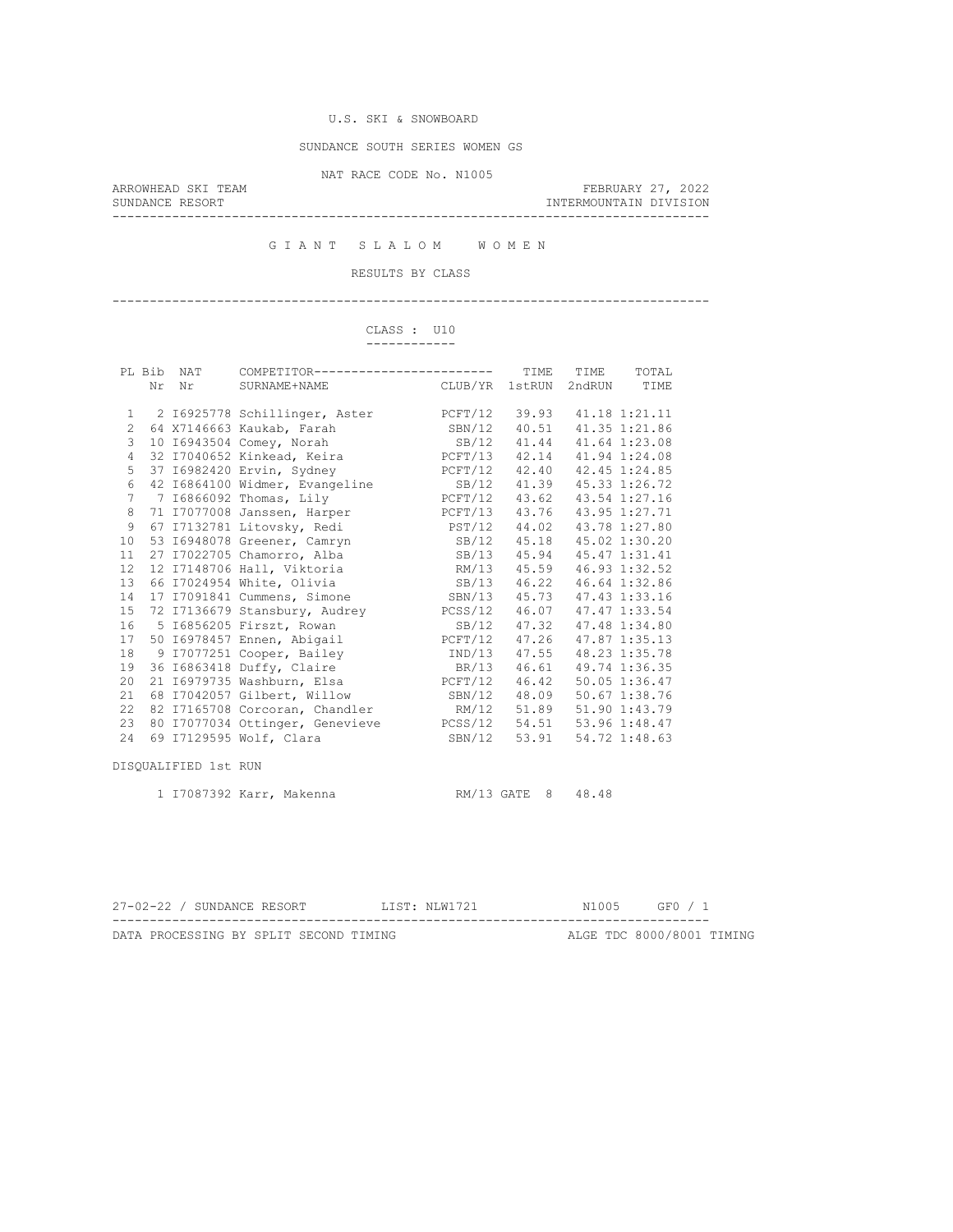## U.S. SKI & SNOWBOARD

SUNDANCE SOUTH SERIES WOMEN GS

NAT RACE CODE No. N1005<br>ARROWHEAD SKI TEAM

ARROWHEAD SKI TEAM FEBRUARY 27, 2022 SUNDANCE RESORT **INTERMOUNTAIN DIVISION** 

--------------------------------------------------------------------------------

 CLASS : U12 ------------

|                | PL Bib | NAT | COMPETITOR------------------------ TIME TIME                                                                                                                                                                                                 |                                                          |                            |       | TOTAL |           |
|----------------|--------|-----|----------------------------------------------------------------------------------------------------------------------------------------------------------------------------------------------------------------------------------------------|----------------------------------------------------------|----------------------------|-------|-------|-----------|
|                | Nr     | Nr  | SURNAME+NAME CLUB/YR 1stRUN 2ndRUN TIME                                                                                                                                                                                                      |                                                          |                            |       |       |           |
|                |        |     |                                                                                                                                                                                                                                              |                                                          |                            |       |       |           |
| $\mathbf{1}$   |        |     | 46 16790280 Eden, Elizabeth (1988/11 34.90 35.09 1:09.99<br>65 16730039 Stein, Lilia (1995) PCSS/10 35.51 35.81 1:11.32<br>20 16717831 Rearick, Zali (1995) PCSS/10 35.54 35.82 1:11.36                                                      |                                                          |                            |       |       |           |
| $\mathbf{2}$   |        |     |                                                                                                                                                                                                                                              |                                                          |                            |       |       |           |
| 3              |        |     |                                                                                                                                                                                                                                              |                                                          |                            |       |       |           |
| $\sqrt{4}$     |        |     | 22 I7035859 Daly, Sydney PCSS/10 36.05 35.46 1:11.51                                                                                                                                                                                         |                                                          |                            |       |       |           |
| 5              |        |     | 4 16831844 Abbott, Cleo<br>33 16753643 Lipson, Callie<br>RM/10 35.89 36.82 1:12.71                                                                                                                                                           |                                                          |                            |       |       |           |
| $\epsilon$     |        |     |                                                                                                                                                                                                                                              |                                                          |                            |       |       |           |
| $\overline{7}$ |        |     | 30 16863265 McReynolds, Hannah SB/10 36.70 36.57 1:13.27                                                                                                                                                                                     |                                                          |                            |       |       |           |
| $\,8\,$        |        |     | 29 16854258 Hijjawi, Hannah 57 16869964 Horsley, Kyla 58/10 36.96 37.05 1:14.01<br>57 16869964 Horsley, Kyla 58/11 36.70 37.52 1:14.22<br>40 16984563 Tyler, Lila PCSS/11 37.12 38.52 1:15.64<br>70 16931739 Whitney, Chloe PCSS/11          |                                                          |                            |       |       |           |
| $\mathsf 9$    |        |     |                                                                                                                                                                                                                                              |                                                          |                            |       |       |           |
| $10$           |        |     |                                                                                                                                                                                                                                              |                                                          |                            |       |       |           |
| 11             |        |     |                                                                                                                                                                                                                                              |                                                          |                            |       |       |           |
| 12             |        |     |                                                                                                                                                                                                                                              |                                                          |                            |       |       |           |
| 13             |        |     |                                                                                                                                                                                                                                              |                                                          |                            |       |       |           |
| 14             |        |     |                                                                                                                                                                                                                                              |                                                          |                            |       |       |           |
| 15             |        |     |                                                                                                                                                                                                                                              |                                                          |                            |       |       |           |
| 16             |        |     |                                                                                                                                                                                                                                              |                                                          |                            |       |       |           |
| 17             |        |     |                                                                                                                                                                                                                                              |                                                          |                            |       |       |           |
| $18\,$         |        |     |                                                                                                                                                                                                                                              |                                                          |                            |       |       |           |
| 19             |        |     |                                                                                                                                                                                                                                              |                                                          |                            |       |       |           |
| 20             |        |     |                                                                                                                                                                                                                                              |                                                          |                            |       |       |           |
| 21             |        |     | 6 1695/613 Lattanz1, Alessa<br>8 17003995 Lanzkowsky, Yael<br>8 17003995 Lanzkowsky, Yael<br>8 1705396 Morgan, Margaux Mei Mei RM/11<br>8 18863503 Pehrson, Charlotte BR/10<br>8 11:19.49<br>8 17053066 Puckett, Lucy<br>8 16863503 Pehrson, |                                                          |                            |       |       |           |
| 22             |        |     |                                                                                                                                                                                                                                              |                                                          |                            |       |       |           |
| 23             |        |     |                                                                                                                                                                                                                                              |                                                          |                            |       |       |           |
| 24             |        |     |                                                                                                                                                                                                                                              |                                                          |                            |       |       |           |
| 25             |        |     | 61 I6708785 Duffy, Anna<br>54 I7078729 Nicol, Lilly                                                                                                                                                                                          | BR/11 41.37 42.59 1:23.96<br>PCSS/10 41.13 42.86 1:23.99 |                            |       |       |           |
| 26             |        |     | 31 I7075115 Lambert, Harper CVST/10 41.54 42.56 1:24.10                                                                                                                                                                                      |                                                          |                            |       |       |           |
| 27             |        |     | 41 16816630 Parker, Barbara<br>25 17003742 Trayner, Aurora<br>25 17003742 Trayner, Aurora<br>25 17003742 Trayner, Aurora<br>25 17003742 Trayner, Aurora<br>25 17003742 Trayner, Aurora<br>25 17003742 Trayner, Aurora<br>25 17003742 Trayner |                                                          |                            |       |       |           |
| 28             |        |     |                                                                                                                                                                                                                                              |                                                          |                            |       |       |           |
| 29             |        |     |                                                                                                                                                                                                                                              |                                                          |                            |       |       |           |
| 30             |        |     |                                                                                                                                                                                                                                              |                                                          |                            |       |       |           |
| 31             |        |     |                                                                                                                                                                                                                                              |                                                          |                            |       |       |           |
| 32             |        |     |                                                                                                                                                                                                                                              |                                                          |                            |       |       |           |
| 33             |        |     | 81 I7026593 Easley, Emersyn<br>45 I6805869 Russell, Jane<br>35 I6960406 Galen, Dylan                                                                                                                                                         | SBN/11 42.62 43.08 1:25.70<br>AST/10 42.23 43.67 1:25.90 |                            |       |       |           |
| 34             |        |     |                                                                                                                                                                                                                                              | RM/10 42.59 43.41 1:26.00                                |                            |       |       |           |
| 35             |        |     |                                                                                                                                                                                                                                              |                                                          |                            |       |       |           |
| 36             |        |     | 24 16810985 Vars, Natalia (1988)<br>24 16810985 Vars, Natalia (1988)<br>39 16762440 Larsh, Anjolie (1988)<br>28 16895100 Richter, Quinn (1988)<br>28 16895100 Richter, Quinn (1988)<br>28 1681 1127 95                                       |                                                          |                            |       |       |           |
| 37             |        |     |                                                                                                                                                                                                                                              |                                                          |                            |       |       |           |
| 38             |        |     |                                                                                                                                                                                                                                              |                                                          |                            |       |       |           |
| 39             |        |     | 51 17047422 Jenson, Harper RM/11 43.24 44.61 1:27.85<br>16 17024596 Baker, Picabo SBN/10 43.12 44.92 1:28.04                                                                                                                                 |                                                          |                            |       |       |           |
| 40             |        |     | 55 I7141347 Fallis, Ruby                                                                                                                                                                                                                     |                                                          | SBN/10 44.73 44.25 1:28.98 |       |       |           |
|                |        |     |                                                                                                                                                                                                                                              |                                                          |                            |       |       |           |
|                |        |     | 27-02-22 / SUNDANCE RESORT                                                                                                                                                                                                                   | LIST: NLW1721                                            |                            | N1005 |       | $GFO$ / 2 |
|                |        |     |                                                                                                                                                                                                                                              |                                                          |                            |       |       |           |
|                |        |     |                                                                                                                                                                                                                                              |                                                          |                            |       |       |           |

DATA PROCESSING BY SPLIT SECOND TIMING **ALGE TDC 8000/8001 TIMING**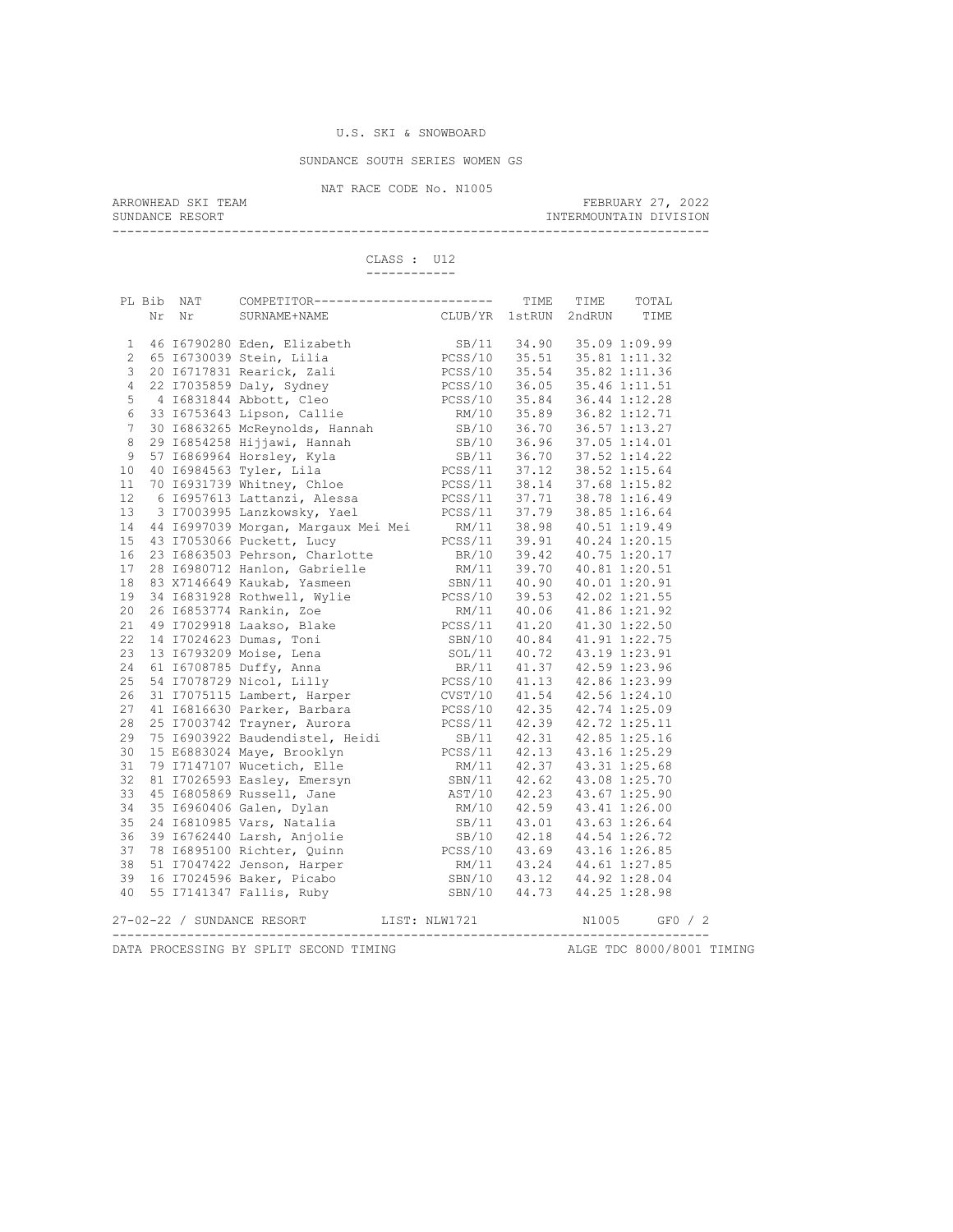#### U.S. SKI & SNOWBOARD

#### SUNDANCE SOUTH SERIES WOMEN GS

NAT RACE CODE No. N1005 ARROWHEAD SKI TEAM FEBRUARY 27, 2022 INTERMOUNTAIN DIVISION --------------------------------------------------------------------------------

CLASS : U12

 ------------ PL Bib NAT COMPETITOR------------------------- TIME TIME TOTAL<br>Nr Nr SURNAME+NAME CLUB/YR 1stRUN 2ndRUN TIME 41 48 I6709974 Larsen, Callie SB/11 44.12 46.31 1:30.43<br>
42 84 I6949630 Bischoff, Olivia BR/11 45.54 45.14 1:30.68<br>
43 18 I6804995 Jarvie, Kate SB/11 43.20 48.00 1:31.20<br>
43 8 I6948081 Sell, Charlotte PCFT/11 44.54 46.66 1 42 84 I6949630 Bischoff, Olivia 43 18 I6804995 Jarvie, Kate SB/11 43.20 48.00 1:31.20 43 8 I6948081 Sell, Charlotte PCFT/11 44.54 46.66 1:31.20 45 38 I6958483 August, Addison RM/10 44.41 48.29 1:32.70 46 19 16949410 Prudden, Cecilia (SB/11 44.50 48.30 1:32.80<br>47 59 17138403 Cover, Chloe (SBN/11 47.22 47.27 1:34.49<br>48 63 16867673 Balog, Jane (SB/10 47.01 48.75 1:35.76 47 59 I7138403 Cover, Chloe SBN/11 47.22 47.27 1:34.49 48 63 I6867673 Balog, Jane SB/10 47.01 48.75 1:35.76 49 76 I7090588 Chen, Evelyn RM/10 46.34 49.83 1:36.17 50 77 I7134401 Stewart, Willa BR/11 49.10 49.53 1:38.63 51 62 I7078004 Kleiner, Sophia CVST/10 48.91 50.96 1:39.87 52 47 I7053170 Booth, Addison PCSS/11 51.07 50.13 1:41.20 53 60 I6827412 Knopp, Kate BR/11 50.97 52.15 1:43.12 54 74 I7040697 Nodelanglois, Gabrielle SB/11 55.45 55.63 1:51.08 DID NOT START 1st RUN 56 I6787539 Vallieres, Olivia RM/11 DISQUALIFIED 1st RUN 58 F7048442 Taptich, Finley RM/10 GATE 22 39.32 DID NOT FINISH 2nd RUN 73 I6838620 Marchant, Brecken SB/11 41.33 DISQUALIFIED 2nd RUN 52 I7089429 Knoll, Cassandra BR/11 47.76 11 I6865460 Goldstone, Sara PCFT/10 51.82 CLASS : U14 ------------ PL Bib NAT COMPETITOR------------------------ TIME TIME TOTAL

|  | Nr Nr SURNAME+NAME                                        | OUTL LEE LUIN |                                          | CLUB/YR 1stRUN 2ndRUN TIME                                 | .     | .                         |  |
|--|-----------------------------------------------------------|---------------|------------------------------------------|------------------------------------------------------------|-------|---------------------------|--|
|  | 1 94 17036581 Flach, Hadley<br>2 87 17036561 Flach, Tatum |               |                                          | PCFT/09 39.08 38.97 1:18.05<br>PCFT/09 39.78 41.31 1:21.09 |       |                           |  |
|  |                                                           |               | 27-02-22 / SUNDANCE RESORT LIST: NLW1721 |                                                            | N1005 | GF0 / 3                   |  |
|  | DATA PROCESSING BY SPLIT SECOND TIMING                    |               |                                          |                                                            |       | ALGE TDC 8000/8001 TIMING |  |